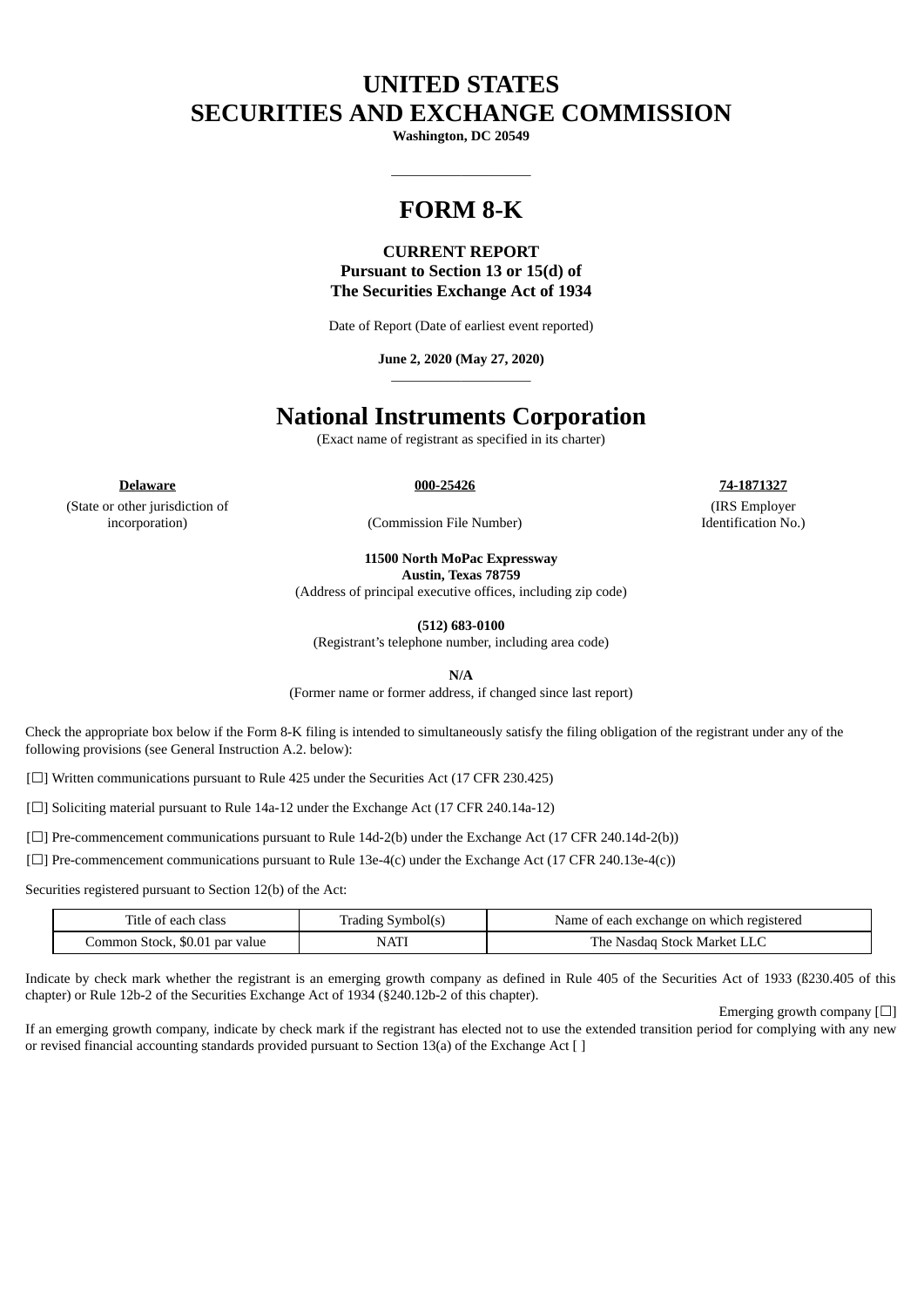#### **Item 1.01 Entry into a Material Definitive Agreement**

#### **Stock Purchase Agreement**

On May 27, 2020, National Instruments Corporation ("NI" or the "Company"), through its wholly-owned subsidiary, National Instruments Israel Ltd., a company organized under the laws of Israel ("Acquirer"), entered into a Share Purchase Agreement (the "Purchase Agreement"), with OptimalPlus Ltd., a company organized under the laws of Israel ("OptimalPlus"), certain of the OptimalPlus shareholders, NI (solely for the purposes of the applicable representations, warranties and covenants of NI), and Fortis Advisors, LLC (solely in its capacity as the representative, agent and attorney-in-fact of the securityholders of OptimalPlus), providing for the acquisition of all of the share capital of OptimalPlus (the "Acquisition").

Under the terms of the Purchase Agreement, the consideration to be paid by Acquirer for the Acquisition is approximately \$365 million in cash, subject to certain adjustments including adjustments for net working capital, transaction expenses and indebtedness (the "Purchase Price"). An amount equal to \$3.65 million of the Purchase Price will be placed in escrow to satisfy indemnification obligations and an additional approximately \$3.0 million of the Purchase Price, plus or minus any adjustments for working capital, will be placed in escrow to satisfy certain post-closing adjustments to the Purchase Price. The Purchase Agreement contains customary representations and warranties and covenants of the parties and is not subject to any financing condition. The Purchase Agreement also provides that the parties will indemnify one another for certain liabilities arising under the Purchase Agreement, subject to various limitations, including, among other things, caps and time limitations. NI also obtained, and is required to use commercially reasonable efforts to have at closing, representation and warranty insurance that provides coverage of not less than \$36.5 million for certain breaches of, and inaccuracies in, representations and warranties made by OptimalPlus in the Purchase Agreement, subject to customary exclusions, retentions, and other terms and conditions.

The obligation of the parties to close the Acquisition is subject to customary closing conditions, including, among others, (i) the expiration or termination of the waiting period under the Hart-Scott-Rodino Antitrust Improvements Act of 1976, as amended, (ii) the absence of legal restraints or prohibitions, (iii) the other parties' representations and warranties being true and correct (subject to certain materiality exceptions), (iv) the other party having performed and in all material respects its obligations under the Purchase Agreement, and (v) the absence of a Material Adverse Effect (as defined in the Purchase Agreement).

The Purchase Agreement may be terminated in certain circumstances including, among others, if the Acquisition has not been consummated by August 31, 2020, or such other date that the Acquirer and OptimalPlus agree upon (subject to a 30-day extension if conditions to the share purchase are not satisfied by that date), if a governmental authority restrains the Acquisition by law or order, the parties shall have failed to obtain all necessary governmental approvals, or if a party breaches its representations and warranties or its pre-closing covenants in a manner that would cause a failure of the conditions precedent to closing to be satisfied (subject to a five business days cure period).

The foregoing description of the material terms of the Purchase Agreement is only a summary and is qualified in its entirety by the terms of the Purchase Agreement which will be filed with NI's Quarterly Report on Form 10-Q for the quarter ended June 30, 2020.

#### **Item 8.01 Other Events**

On June 2, 2020, NI issued a press release announcing the Purchase Agreement. A copy of such press release is attached hereto as Exhibit 99.1 and is incorporated herein by reference.

#### **Item 9.01 Financial Statements and Exhibits**

#### **(d) Exhibits.**

- Item Description
- 99.1 Press [Release,](#page-3-0) dated June 2, 2020
- 104 Cover Page Interactive Data File (embedded within the Inline XBRL document)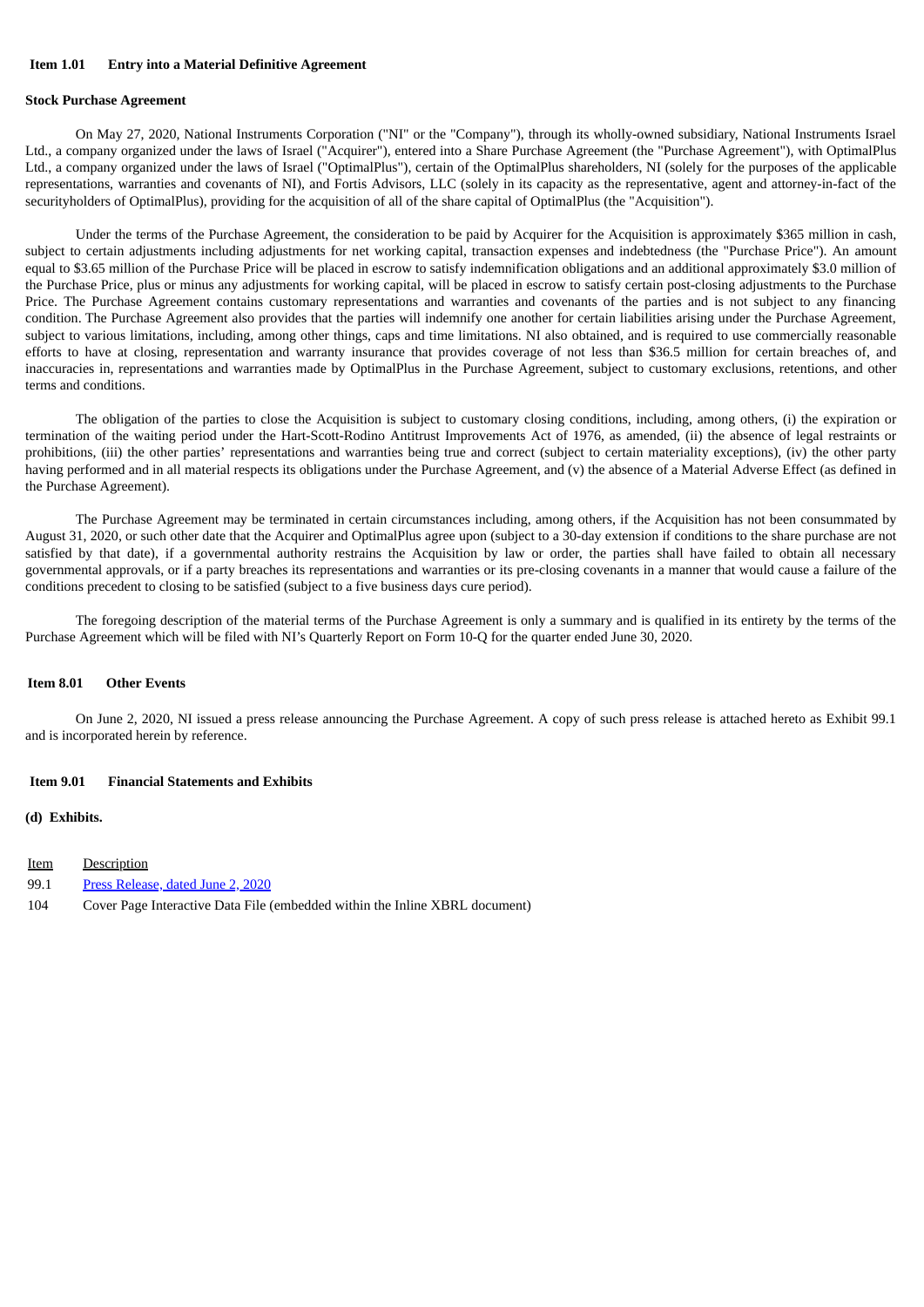### **SIGNATURES**

Pursuant to the requirements of the Securities Exchange Act of 1934, the registrant has duly caused this report to be signed on its behalf by the undersigned hereunto duly authorized.

## **NATIONAL INSTRUMENTS CORPORATION**

By: /s/ R. Eddie Dixon, Jr.

Name: R. Eddie Dixon, Jr. Title: Vice President, General Counsel and Secretary

Date: June 2, 2020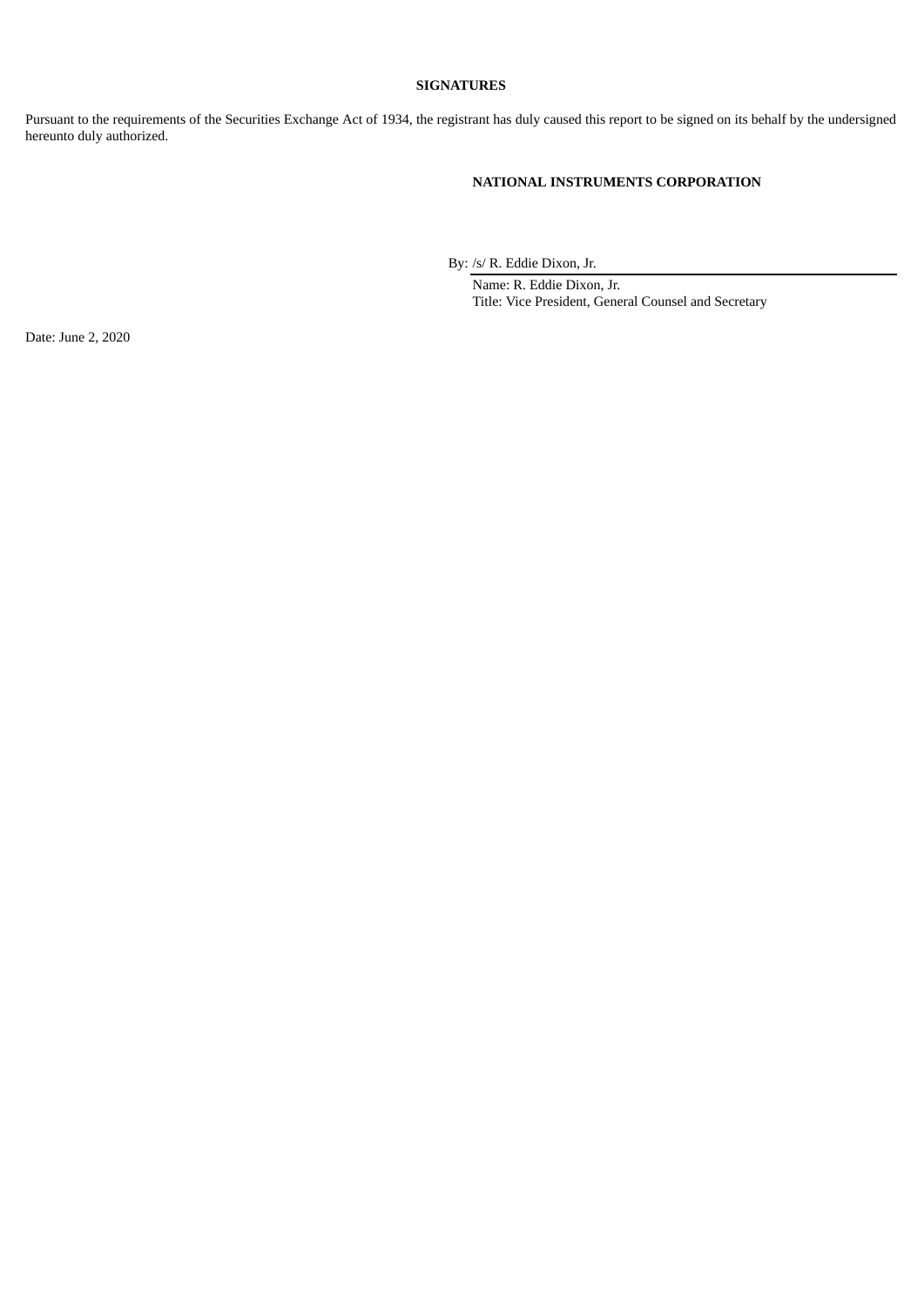# **National Instruments to Acquire OptimalPlus**

*Acquisition strengthens data analytics software capability to provide enterprise-level value*

<span id="page-3-0"></span>**AUSTIN, Texas - June 2, 2020 -** National Instruments Corporation (Nasdaq: NATI), the provider of a software-defined platform that accelerates the development and performance of automated test and automated measurement systems, today announced it has entered into a definitive agreement to acquire OptimalPlus Ltd., a global leader in data analytics software for the semiconductor, automotive and electronics industries. The acquisition will expand NI's enterprise software capabilities to provide customers with business-critical insights through advanced product analytics across their product development flow and supply chain.

NI and OptimalPlus serve highly complementary positions in the semiconductor, automotive and electronics industries. NI test systems are used in semiconductor manufacturing with OptimalPlus serving as a leading supplier of semiconductor manufacturing data analytics. Similarly, the NI automotive and electronics production test offerings are complementary to OptimalPlus' growing automotive and electronics analytics business. Combining the strength of NI's software-centric approach with OptimalPlus' enterprise-level analytics software is expected to dramatically increase the value of test and manufacturing data, enabling product insights that will improve quality, efficiency and time to market for both NI and OptimalPlus customers.

"The addition of OptimalPlus' data analytics capabilities will enable us to accelerate our growth strategy by increasing enterprise-level value for shared customers in the semiconductor and automotive industries."said Eric Starkloff, NI President and CEO. "During this age of digital transformation, we remain committed to delivering innovative software and systems that leverage a robust data platform to address our customers' business challenges. I welcome the employees of OptimalPlus and look forward to collectively accelerating our long-term growth ambitions."

"OptimalPlus is excited to join the NI team. We are confident NI is the ideal partner to accelerate our innovation and increase sales opportunities through advanced product analytics,"said Dan Glotter, OptimalPlus Founder and CEO. "It is evident we share the unique commitment to high-quality software tools and need for world-class customer experience. The acquisition by a technology leader like NI is testament to the leading-edge innovation delivered by our R&D, Product and Data Science teams in Israel and to the great dedication and commitment of our employees across the world. Together with NI, we will provide enterprise-level analytics to enable customers to achieve their digital transformation objectives while expanding our customer reach."

The acquisition is subject to customary closing conditions, including regulatory approval. The transaction is valued at \$365 million and expected to close in early Q3 2020. OptimalPlus had 2019 revenue of \$51 million and employs approximately 240 employees. Due to the highly complementary nature of the companies, there will be minimal cost synergies from this transaction. NI plans to fund the transaction through a combination of cash on hand and debt.

## **Investor Conference Call Scheduled for Today**

NI Management will host a call with the investment community today at 7:30 a.m. CT at www.ni.com/call or dial (855) 212-2361and enter confirmation code 7163489. Replay information is available by calling (855) 859-2056, confirmation code 7163489, shortly after the call through June 5 at 11:30 p.m. CT or by visiting the company's website at www.ni.com/call.